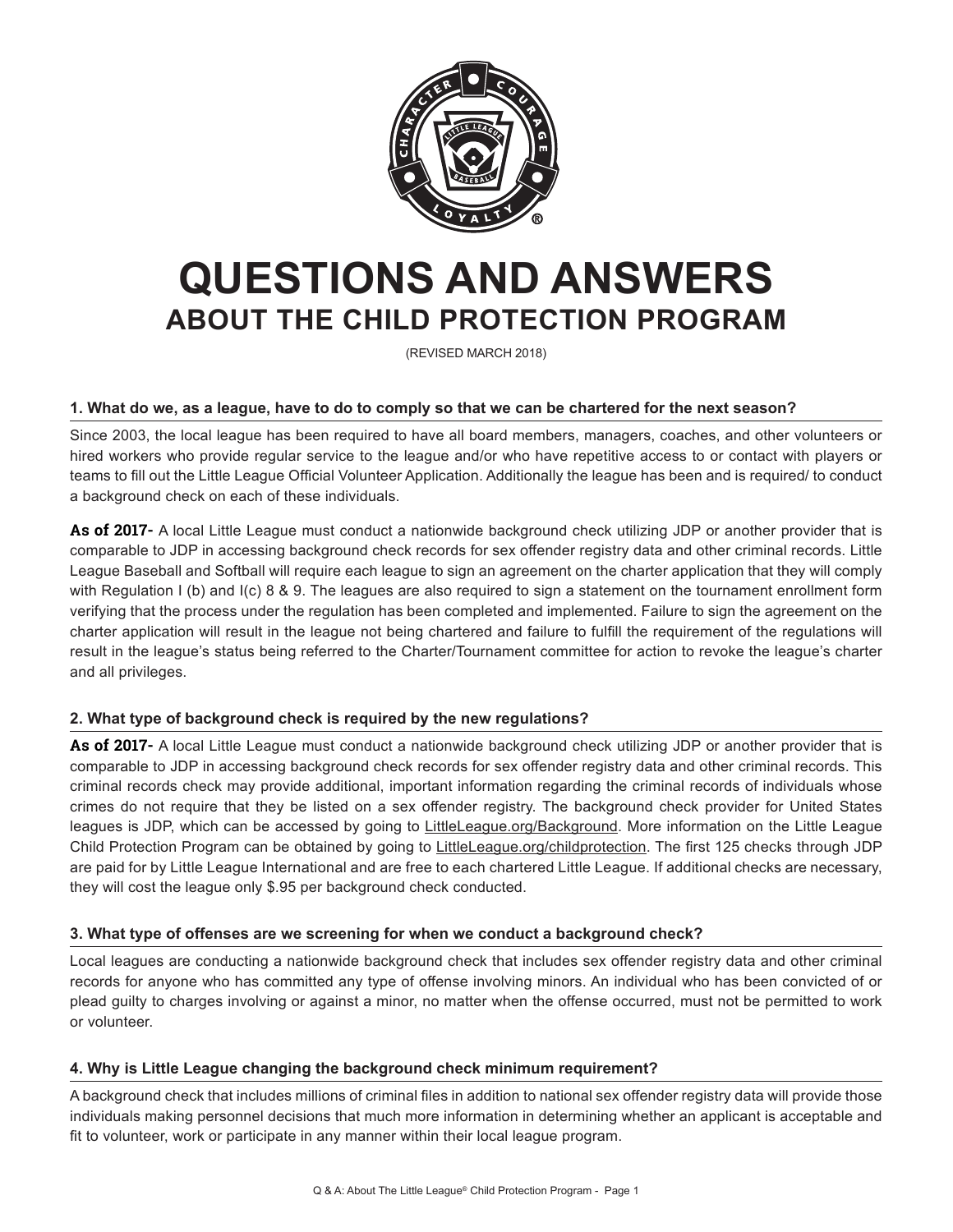## **5. Why JDP?**

**As of 2018 -** Little League has partnered with JDP to provide local Little League programs a criminal background check tool that is easy to use and provides a QuickApp solution that allows individuals to upload their own personal information and complete the Volunteer Application online. Through this partnership, each league and District is given 125 free background checks (paid for by Little League International) and any additional checks will only cost \$.95 per check. The JDP National Criminal File database contains more than 450 million records which include criminal records and sex offender registry records across 50 states and the District of Columbia. This program continues to be a great resource and value to local leagues.

## **6. Our League is required by the property owner (city, town, municipality, county, etc.) where we play our games and practices to conduct background checks approved by them on all of our volunteers and/or hired workers before we can use their fields. Are these checks acceptable and do they meet Little League's minimum requirements of Regulation I (c) 8 and 9?**

No. Most checks required by these entities are local or state only checks which do not meet the Little League requirements. Also, the local league is responsible for conducting and reviewing the background check data and making their own personnel decisions per the regulations. Although the property owner has the right to determine who uses their facility, any decision they make as a property owner may or may not meet the Little League Regulations.

**As of 2017-**A local Little League must conduct a nationwide background check utilizing JDP or another provider that is comparable to JDP in accessing background check records for sex offender registry data and other criminal records. Background checks must be completed on all Board Members, managers, coaches and other volunteers or hired workers who provide regular service to the league and/or who have repetitive access to players or teams.

## **7. Who in the local league should be responsible to process the background check information?**

Little League Baseball and Softball recommends the board of directors appoint the local league president and two other individuals to handle the background checks. These individuals may be from the board or individuals outside the board. For instance, the board of directors may appoint individuals who have significant professional background in this area, such as law enforcement officers or individuals with a legal background.

## **8. What if an individual has previously had a background check?**

Each league must conduct its own background check on the appropriate individuals annually.

## **9. What will result in termination of a volunteer under these regulations?**

Any background check that reveals a conviction or guilty plea for any crime involving or against a minor must result in immediate termination from the league. Additionally, volunteers who refuse to submit a fully completed Little League Volunteer Application, including their Social Security Number and a government issued photo ID, must be immediately terminated or eliminated from consideration for any position.

## **10. What if offenses involving or against minors are pending prior to or after appointment to a position in the local league?**

We suggest the individual not be appointed or should be suspended from his/her current position pending the outcome of the charges.

## **11. What if there are convictions or other offenses NOT involving or against minors?**

Even though convictions or other offenses may not be against a minor, the local league board of directors still may deem these individuals as inappropriate and/or unfit and may prohibit him/her from working as a hired worker or volunteer within the league.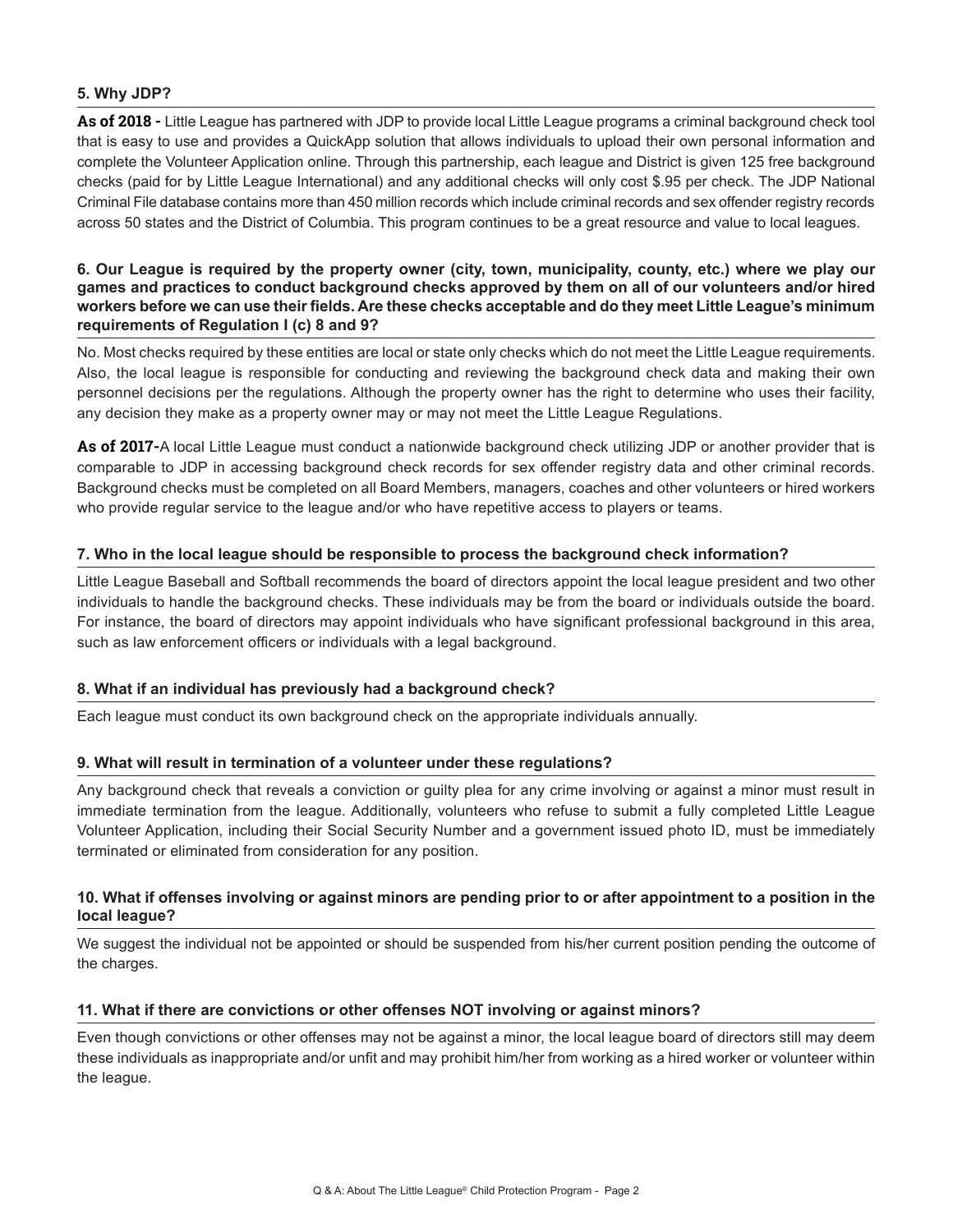# **12. Who is to be made aware of the information found on the background check?**

The local league president shall only share personal information contained in the volunteer application, background check or other information obtained through the screening process with other members of the board of directors in order to make personnel decisions. If the information obtained through the background check is public record and causes an individual to not be appointed or to be terminated, Little League Baseball and Softball recommends this information be shared with the parents/guardians of the children who have had contact with the individual previously.

# **13. Where should these records be maintained and for how long?**

The local league president shall retain each volunteer application, background check information, and any other documents obtained on file and maintain the record of a volunteer for at least 2 years after the volunteer is no longer in the league. When it comes time to dispose of these records, they should be destroyed as they contain sensitive information. All actions concerning these records must comply with any applicable laws. Leagues should also maintain records in the case that the league has taken action or made a decision based upon the information contained in the records. The records should be maintained in a locked and secure area, such as the league president's home and not a club house or similar facility. The JDP system also allows board members conducting the background checks to send a link to their volunteers to complete the Little League Volunteer Application online. A league board member can enter the volunteer's information, name and email address, on the JDP website under "Quick App." This will allow the league volunteer to complete their own volunteer application, including the social security number. The Little League Volunteer Application is tied with the background check and can be viewed on the leagues JDP Portal.

## **14. What is the timetable for completing the screening of each individual?**

The league must complete the annual screening process prior to the individual assuming his/her duties for the current season. This would include the individual submitting a completed volunteer application and the league completing an appropriate background check. The applicant must also submit a government issued photo ID, usually a driver's license, in order for the league to verify that the information on his/her volunteer application is correct, i.e., spelling of name, address, date of birth, etc.

# **15. What resources are available through Little League Baseball and Softball to assist this process?**

The current Little League Official Volunteer Application is available at LittleLeague.org/VolApp.

**NEW FOR 2017-** A local Little League must conduct a nationwide background check utilizing JDP or another provider that is comparable to JDP in accessing background check records for sex offender registry data and other criminal records. The first 125 checks conducted through JDP are paid for by Little League International and are free to each chartered Little League. If additional checks are needed, they will cost the league only \$.95 per background check conducted. JDP can be accessed by going to LittleLeague.org/Background.

# **16. What will it cost my league to implement this initiative?**

The first 125 checks conducted through JDP are paid for by Little League International and are free to each chartered Little League. If additional checks are needed, they will cost the league only \$.95 per check.

## **17. When should local leagues begin to conduct background checks on volunteers and hired workers?**

In accordance with Little League Regulation I (c) 8 & 9, local leagues must conduct background checks on all volunteers and hired workers prior to the applicant assuming his or her duties for the season. Background checks must be completed on all individuals who are required to complete the "Little League Official Volunteer Application" and who provide a regular service to the league and/or have repetitive access to, or contact with, players and teams. This includes, but is not limited to, managers, coaches, Board of Director members, and other persons or hired workers.